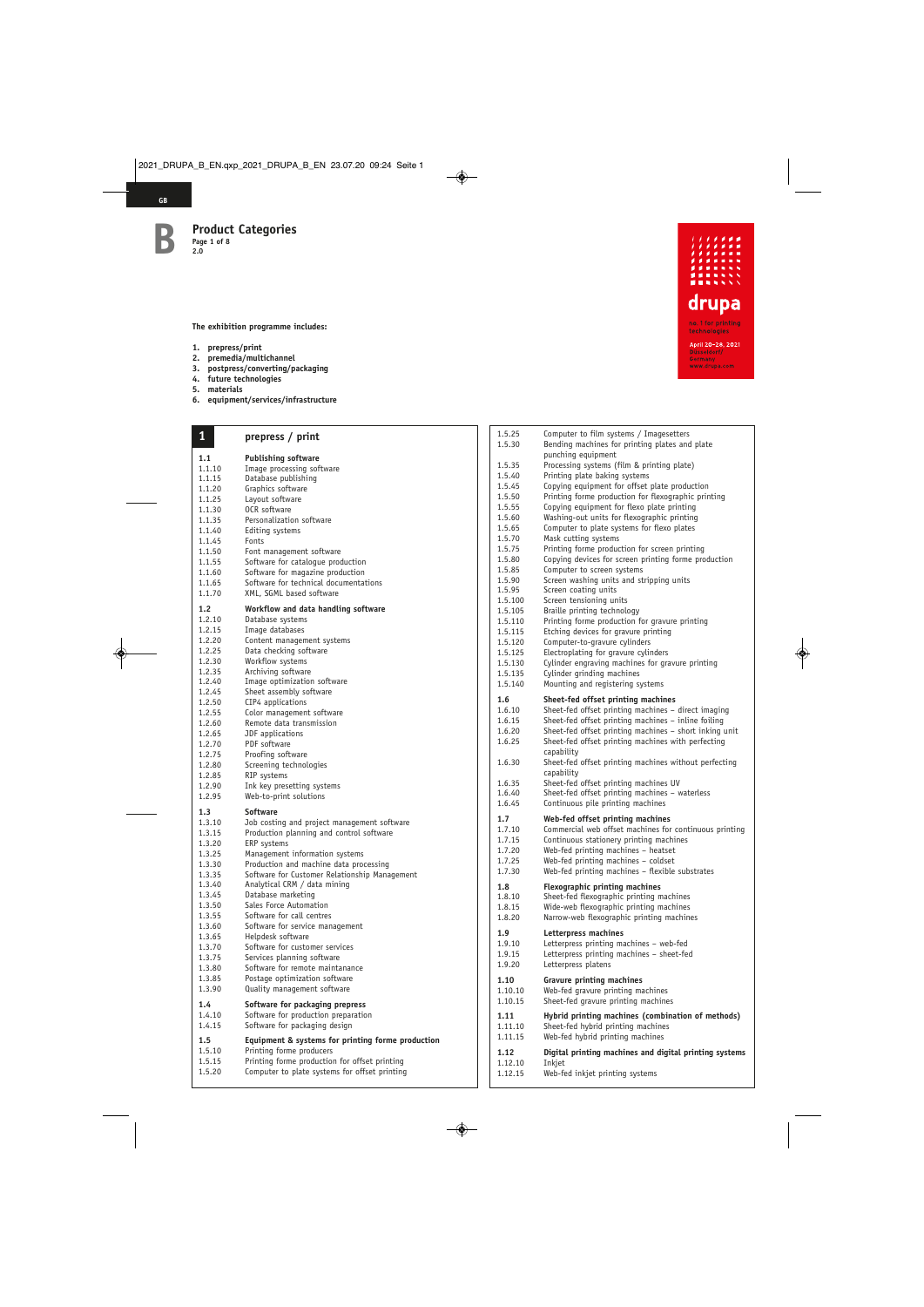

| 1.12.20             | Sheet-fed inkjet printing systems                                                   |
|---------------------|-------------------------------------------------------------------------------------|
| 1.12.25             | Inkjet imprinting systems                                                           |
| 1.12.30             | Inkjet photo printers                                                               |
| 1.12.35             | Inkjet plotters                                                                     |
| 1.12.40             | Inkjet textile printing                                                             |
| 1.12.45             | Inkjet Large format printing                                                        |
| 1.12.50             | Inkjet - coating                                                                    |
| 1.12.55             | Inkjet - Direct to Shape                                                            |
| 1.12.60             | Inkjet varnish                                                                      |
| 1.12.65             | Inkjet foiling                                                                      |
| 1.12.70             | Thermo transfer printers                                                            |
| 1.12.75             | Other digital printing methods                                                      |
| 1.12.80             | Xerography/electrophotography                                                       |
| 1.12.85             | Xerography sheet-fed production systems                                             |
| 1.12.90             | Xerography web-fed production systems<br>Xerography multi-function printing systems |
| 1.12.95<br>1.12.100 | Digital finishing                                                                   |
|                     |                                                                                     |
| 1.13                | Screen printing machines                                                            |
| 1.13.10             | Screen printing machines - web-fed                                                  |
| 1.13.15             | Screen printing machines - sheet-fed, fully automatic                               |
| 1.13.20             | Screen printing machines - sheet-fed, semi-automatic,                               |
|                     | flat substrates                                                                     |
| 1.13.25             | Screen printing machines - sheet-fed, semi-automatic,                               |
|                     | non-flat substrates                                                                 |
| 1.13.30             | Screen printing machines - sheet-fed, 3/4 automatic                                 |
| 1.13.35             | Screen printing machines - sheet-fed, manually operated                             |
| 1.13.40             | Screen printing transfer presses                                                    |
| 1.14                | Pad / Tampon printing machines                                                      |
| 1.15                | Printing machines and systems for special printing                                  |
|                     | applications                                                                        |
|                     |                                                                                     |
| 1.15.10             | Proofing machines (all printing methods)                                            |
| 1.15.15             | Ticket printing machines                                                            |
| 1.15.20             | Envelope manufacturing and printing machines                                        |
| 1.15.25             | Printing machines for tin printing                                                  |
| 1.15.30             | Printing machines for label printing                                                |
| 1.15.35             | Printing machines for printed electronics                                           |
| 1.15.40             | Printing machines for printing on non-flat substrates                               |
| 1.15.45             | Printing machines for tissue printing                                               |
| 1.15.50             | Printing machines for security printing                                             |
| 1.15.55             | Printing technology for Braille                                                     |
| 1.15.60             | Folding box printing and stamping machines automatic                                |
|                     | (combined)                                                                          |
| 1.15.65             | Foil printing machines                                                              |
| 1.15.70             | Postage stamp printing presses                                                      |
| 1.15.75<br>1.15.80  | Wallpaper making machines                                                           |
| 1.15.85             | Laboratory printing machines<br>Coating machines                                    |
| 1.15.90             |                                                                                     |
| 1.15.95             | Machines for label printing<br>Numbering machines                                   |
| 1.15.100            | Corrugated board printing and converting systems                                    |
| 1.15.105            | Doming                                                                              |
|                     |                                                                                     |
| 1.16<br>1.16.10     | <b>Encoding and Identification systems</b>                                          |
|                     | Card manufacturing systems                                                          |
| 1.16.15<br>1.16.20  | Numbering systems for cards                                                         |
|                     | Smart card systems                                                                  |
| 1.16.25<br>1.16.30  | Tamper proof<br>Traceability                                                        |
|                     |                                                                                     |
|                     |                                                                                     |
| 2                   | premedia / multichannel                                                             |
| 2.1<br>2.1.10       | Software for multimedia<br>3-D software                                             |

2.1.15 Animation software

| 2.1.20           | Authoring software                                           |
|------------------|--------------------------------------------------------------|
| 2.1.25           | Multimedia management software                               |
| 2.1.30           | Software for the development of internet applications        |
| 2.1.35           | Website creation software                                    |
| 2.1.40           | Sound editing software (audio, music, )                      |
| 2.1.45           | Video editing software                                       |
| 2.1.50           | Visual programming software (Flash, etc.)                    |
| 2.1.55           | Campaign management software                                 |
| 2.1.60           | Software for direct and dialogue marketing                   |
| 2.1.65           | Software for sales and marketing planning                    |
|                  |                                                              |
| 2.1.70           | Software for geo marketing                                   |
| 2.2              | Services and equipment                                       |
| 2.2.10           | Address providers / address directory publishers             |
| 2.2.15           | Addresses for permission-based marketing (email, SMS)        |
| 2.2.20           | Address enhancement (lifestyle data, microgeographic         |
|                  | data, etc.)                                                  |
| 2.2.25           | Address services (data acquisition, maintenance,             |
|                  | scrubbing, up-dating)                                        |
| 2.2.30           | Addressing and personalization systems                       |
|                  |                                                              |
| 2.2.35           | Data mining (identification of patterns in data bases)       |
| 2.2.40           | Data warehousing                                             |
| 2.2.45           | Use of seed addresses                                        |
| 2.2.50           | Response management                                          |
| 2.2.55           | Direct and dialogue marketing agencies                       |
| 2.2.60           | Customer retention systems                                   |
| 2.2.65           | Customer bonus systems                                       |
| 2.2.70           | Market enquiry / analyses                                    |
| 2.2.75           | Analysis of advertising effects                              |
| 2.2.80           | Image archives and image data bases                          |
| 2.2.85           | Data processing services                                     |
| 2.2.90           | e-commerce for the printing industry                         |
|                  |                                                              |
| 2.3              | <b>Online Service</b>                                        |
| 2.3.10           | Digital Asset Management                                     |
| 2.3.15           | Media Asset Management                                       |
| 2.3.20           | Product Information Management                               |
| 2.3.25           | Enterprise Marketing Management                              |
| 2.3.30           | Marketing Resource Management                                |
| 2.3.35           | Brand Management (Corporate Design Publishing)               |
| 2.3.40           | Collaboration Solutions / Groupware                          |
| 2.3.45           | Remote Publishing                                            |
| 2.3.50           | <b>Translation Management</b>                                |
| 2.3.55           | Monitoring and Analytics                                     |
| 2.3.60           | <b>Behavioral Targeting</b>                                  |
| 2.3.65           | Big Data                                                     |
| 2.3.70           | SEO                                                          |
| 2.3.75           | Hosting                                                      |
| 2.3.80           | Software as a Service                                        |
| 2.3.85           | Cloud                                                        |
|                  |                                                              |
| 2.3.90           | Data security<br>Remote Services                             |
| 2.3.95           |                                                              |
| 2.4              | <b>E-Business Print</b>                                      |
| 2.4.10           | Onlineshop                                                   |
| 2.4.15           | Onlineprintshop                                              |
| 2.4.20           | Calculators                                                  |
| 2.4.25           | Web-to-Print                                                 |
| 2.4.30           | Editors                                                      |
| 2.4.35           | E-Commerce                                                   |
| 2.4.40           | M-Commerce                                                   |
| 2.4.45           | Payment Management                                           |
|                  |                                                              |
|                  |                                                              |
| 2.4.50           | <b>Online Marketing</b>                                      |
| 2.4.55           | Search Engine Marketing (SEM)                                |
| 2.4.60           | Search Engine Advertising (SEA)                              |
| 2.4.65           | Search Engine Optimization (SEO)                             |
| 2.4.70<br>2.4.75 | E-Mail Marketing<br>Affiliate-Shopping / Affiliate Marketing |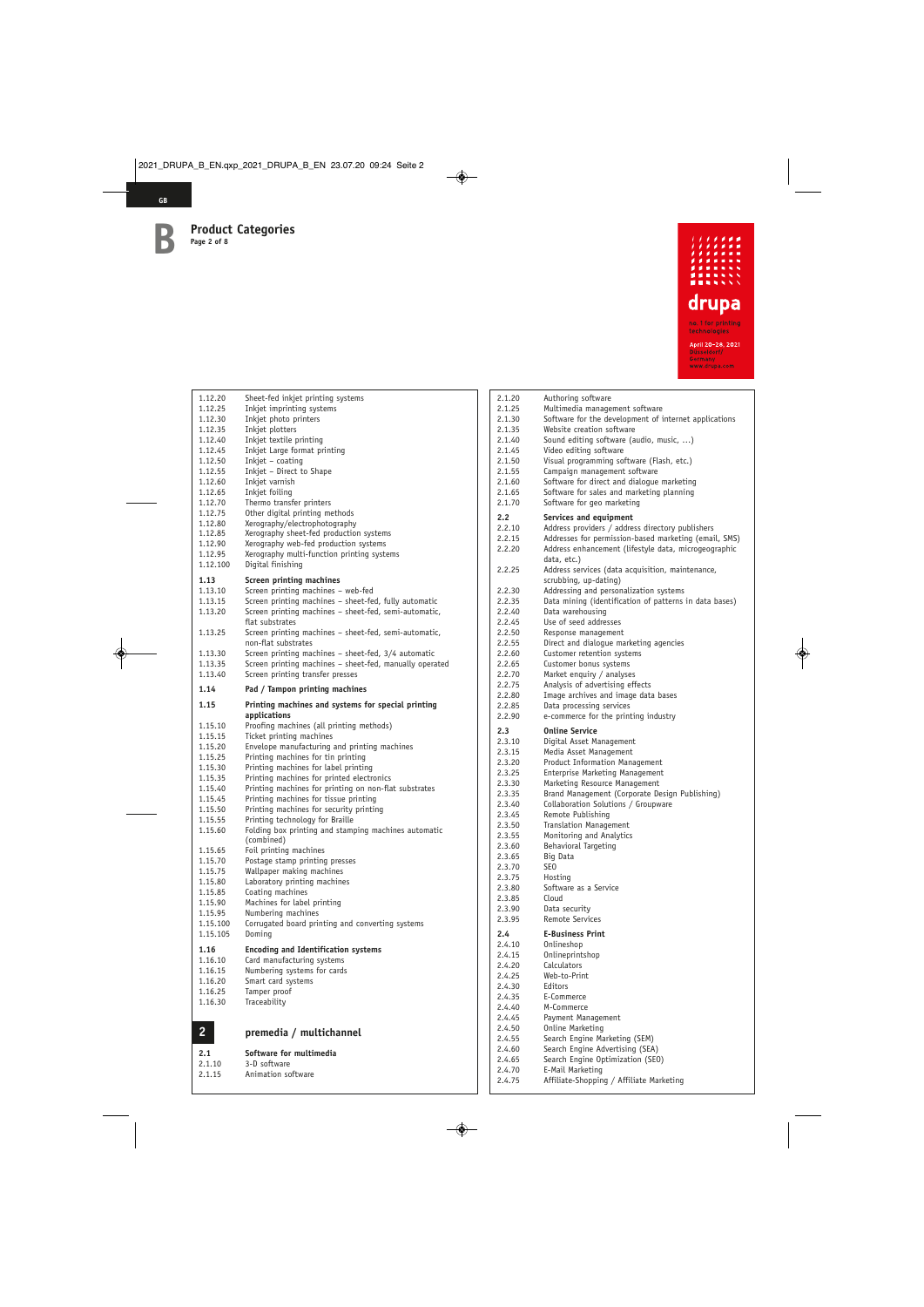

| 2.4.80                  | E-Procurement                                           | 3.       |
|-------------------------|---------------------------------------------------------|----------|
| 2.4.85                  | Management Information Systems                          | 3.       |
| 2.4.90                  | (Print)Workflow Management                              | 3.       |
| 2.4.95                  | Logistic Services                                       | 3.       |
| 2.5                     | Mulichannel-Publishing                                  | 3.       |
| 2.5.10                  | Digital Publishing                                      | 3.       |
| 2.5.15                  | Web Design                                              | 3.       |
| 2.5.20                  | E-Book                                                  | 3.       |
| 2.5.25                  | Tablet                                                  | 3.       |
| 2.5.30                  | Mobile Applications                                     | 3.<br>3. |
| 2.5.35                  | Augmented Reality                                       | 3.       |
| 2.5.40                  | Social Media                                            | 3.       |
| 2.5.45                  | Additional benefit printing                             | 3.       |
| 2.5.50                  | OR-Code                                                 | 3.       |
| 2.5.55                  | <b>Printed Electronics</b>                              | 3.       |
| 2.5.60<br>2.5.65        | RFID-Systems<br>NFC-Systems                             | 3.       |
|                         |                                                         | 3.       |
|                         |                                                         | 3.       |
| $\overline{\mathbf{3}}$ | post press / converting / packaging                     | 3.       |
|                         |                                                         | 3.       |
| 3.1                     | Bookbinding machines and print finishing machines       | 3.<br>3. |
| 3.1.10                  | Cutting machines and cutting systems                    | 3.       |
| 3.1.15                  | Loading and unloading devices for high-speed cutting    | 3.       |
|                         | machines and cutting systems                            | 3.       |
| 3.1.20                  | <b>Destackers</b>                                       | 3.       |
| 3.1.25                  | Rear table loading                                      | 3.       |
| 3.1.30<br>3.1.35        | Slitters and cross cutters<br>Laser cutting machines    | 3.       |
| 3.1.40                  | Multiple-up cutting machines                            | 3.       |
| 3.1.45                  | Paper sheet counting machines                           | 3.       |
| 3.1.50                  | Pressing stations                                       | 3.       |
| 3.1.55                  | Index tabs cutting machines                             | 3.       |
| 3.1.60                  | Jogging tables and automatic jogging machines           | 3.       |
| 3.1.65                  | High-speed cutting machines                             | 3.<br>3. |
| 3.1.70                  | Trimming drums                                          | 3.       |
| 3.1.75                  | Pile lifting devices                                    |          |
| 3.1.80                  | Folding machines, folding units and accessories         | 3.       |
| 3.1.85<br>3.1.90        | Sheet folding machines<br>Folding and pasting units     | 3.       |
| 3.1.95                  | Continuous feeders                                      |          |
| 3.1.100                 | Tabletop folders                                        | 3.       |
| 3.1.105                 | Zigzag folding devices                                  | 3.       |
| 3.1.110                 | Sheet gathering and collating machines                  | 3.       |
| 3.1.115                 | Systems for selective binding                           | 3.       |
| 3.1.120                 | Machines and equipment for book and brochure production | 3.<br>3. |
| 3.1.125                 | Spine gluing machines                                   | 3.       |
| 3.1.130                 | Gluing machines                                         | 3.       |
| 3.1.135                 | Book-on-demand systems                                  | 3.       |
| 3.1.140<br>3.1.145      | Book embossing presses<br>Book block feeders            | 3.       |
| 3.1.150                 | Book block lining and headband gluing machines          | 3.       |
| 3.1.155                 | Book block nipping and smashing presses                 | 3.       |
| 3.1.160                 | Book cover production machines                          | 3.       |
| 3.1.165                 | Book casemaking machines                                | 3.       |
| 3.1.170                 | Book casing-in machines                                 | 3.       |
| 3.1.175                 | Book manufacturing lines                                | 3.<br>3. |
| 3.1.180                 | Book forming and pressing machines                      | 3.       |
| 3.1.185                 | Book back gluing and back stripping machines            | 3.       |
| 3.1.190                 | Book back rounding and pressing machines                | 3.       |
| 3.1.195                 | <b>Book stackers</b>                                    | 3.       |
| 3.1.200<br>3.1.205      | Book presses<br>Wire stitchers                          | 3.       |
| 3.1.210                 | Three-knife trimmers                                    | 3.       |
| 3.1.215                 | Thread sewing machines                                  | 3.       |
| 3.1.220                 | Thread sealing machines                                 | 3.       |

3.1.220 Thread sealing machines

| 3.1.225 | Joint burning-in machines                              |
|---------|--------------------------------------------------------|
| 3.1.230 | Nipping presses                                        |
| 3.1.235 | Perfect binding machines                               |
| 3.1.240 | Glue feeding systems                                   |
| 3.1.245 | Ribbon inserting machines                              |
| 3.1.250 | Plastic book casemaking machines                       |
| 3.1.255 | Gathering and stitching machines                       |
| 3.1.260 | Edge colouring machines and gilt edge machines         |
| 3.1.265 | Jacketing machines                                     |
| 3.1.270 | Splitting saws                                         |
| 3.1.275 | Endpapering machines                                   |
| 3.1.280 | Book block collating machines                          |
| 3.1.285 | Book jacketing machines                                |
| 3.1.290 | Single-sheet binding machines                          |
| 3.1.295 | Padding presses                                        |
| 3.1.300 | Wire binding machines                                  |
| 3.1.305 | Adhesive applicating machines and devices              |
| 3.1.310 | Small adhesive binders                                 |
| 3.1.315 | Plastic binding machines                               |
| 3.1.320 | Paper drilling machines                                |
| 3.1.325 | Embossing machines                                     |
| 3.1.330 | Embossing presses                                      |
| 3.1.335 | Hot foil stamping machines                             |
| 3.1.340 | Foil stamping machines                                 |
| 3.1.345 | Engraving machines for embossing plates                |
| 3.1.350 | Die-cutting machines                                   |
| 3.1.355 | Flatbed die-cutting machines                           |
| 3.1.360 | Piston operated stamping machines                      |
| 3.1.365 | Hole punches                                           |
| 3.1.370 | Rotary die-cutting machines                            |
| 3.1.375 | Automatic die-cutters                                  |
| 3.1.380 | Platen die-cutters                                     |
| 3.1.385 | Die cutting formes                                     |
| 3.1.390 | Creasing machines                                      |
| 3.1.395 | Scoring machines                                       |
| 3.1.400 | Slotting machines                                      |
| 3.1.405 | Creasing, scoring, slitting and cross cutting machines |
|         | (combined)                                             |
| 3.1.410 | Grooving machines                                      |
| 3.1.415 | Perforating machines, perforating devices, perforating |
|         | tools                                                  |
| 3.1.420 | Laminating machines                                    |
| 3.1.425 | Hole punching, eyeletting and riveting machines        |
| 3.1.430 | Corner rounding machines                               |
| 3.1.435 | Paging machines                                        |
| 3.1.440 | Cardboard shears and cardboard cutting machines        |
| 3.1.445 | Cross cutters                                          |
| 3.1.450 | Mailroom equipment                                     |
| 3.1.455 | Bundling machines                                      |
| 3.1.460 | Inserting machines                                     |
| 3.1.465 | Conveyor systems for newspapers and signatures         |
| 3.1.470 | Compensating stackers                                  |
| 3.1.475 | Palletizing systems                                    |
| 3.1.480 | Gatherer stitcher drums                                |
| 3.1.485 | Log feeders                                            |
| 3.1.490 | Log stackers                                           |
| 3.1.495 | Winding stations for signatures and inserts            |
| 3.1.500 | Coating machines                                       |
| 3.1.505 | Gumming devices and machines                           |
| 3.1.510 | Impregnating machines                                  |
| 3.1.515 | Mailing and envelope filling machines                  |
| 3.1.520 | Franking systems                                       |
| 3.1.525 | Inline folders                                         |
| 3.1.530 | Mailer machines                                        |
| 3.1.535 | Folder mailers                                         |
| 3.1.540 | Grouping mailers                                       |
|         |                                                        |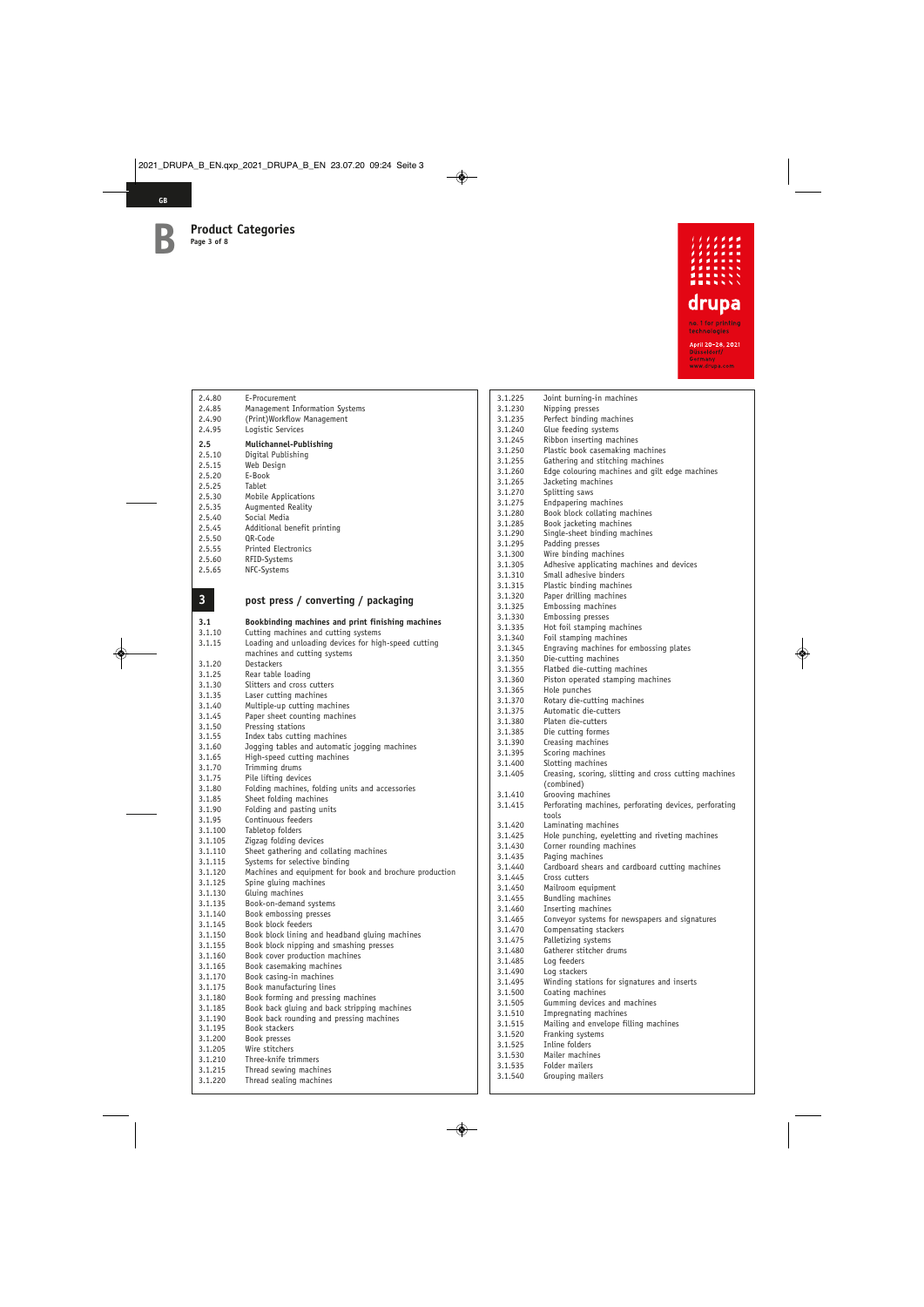**GB**



| 3.1.545            | Fullfillment                                                                    |
|--------------------|---------------------------------------------------------------------------------|
| 3.1.550            | Envelope enclosing and mail preparation                                         |
| 3.1.555            | Lettershop services                                                             |
| 3.1.560            | Mailing creation                                                                |
| 3.1.565            | Addressing systems for printed products                                         |
| 3.1.570            | Continuous stationery processing machines                                       |
| 3.1.575            | Packaging machines for printed products                                         |
| 3.1.580<br>3.1.585 | Banding/banderoling shrink wrappers<br>Shrink film packaging machines           |
| 3.1.590            | Stretch banding / banderoling machines and tying machines                       |
| 3.1.595            | Wrap around machines                                                            |
| 3.1.600            | L-sealers                                                                       |
| 3.1.605            | Seal making machines                                                            |
| 3.2                | converting                                                                      |
| 3.2.10             | Block-making machines                                                           |
| 3.2.15             | Letter-file making machines                                                     |
| 3.2.20             | Envelope making machines and shipping bag making machines                       |
| 3.2.25             | Expanding files making machines                                                 |
| 3.2.30             | $CD / DVD$ sleeve making machines                                               |
| 3.2.35<br>3.2.40   | Window patchers<br>Calendar block making machines                               |
| 3.2.45             | Cash register roll making machines                                              |
| 3.2.50             | Ring binder manufacturing machines                                              |
| 3.2.55             | Folder making machines                                                          |
| 3.2.60             | Stationery manufacturing machines                                               |
| 3.2.65             | Exercise book manufacturing machines                                            |
| 3.2.70             | Packaging machines for stationery                                               |
| 3.2.75             | Thread knotting machines for tags                                               |
| 3.2.80             | Size cutting machines and systems                                               |
| 3.2.85             | Slitters and cross cutters                                                      |
| 3.2.90             | Reel slitting and rewinding machines                                            |
| 3.2.95             | Stripping machines                                                              |
| 3.2.100            | Cup making machines<br>Bag and pouch making machines                            |
| 3.2.105<br>3.2.110 | Bending machines for board                                                      |
| 3.2.115            | Beer mat making machines                                                        |
| 3.2.120            | Machines for can making (paper and board)                                       |
| 3.2.125            | Ice cream cone wrapping machines                                                |
| 3.2.130            | Fold gluing machines                                                            |
| 3.2.135            | Folding box packing machines                                                    |
| 3.2.140            | Folding box stitching machines                                                  |
| 3.2.145            | Folding carton prefeeders                                                       |
| 3.2.150            | Flexo folder gluers                                                             |
| 3.2.155            | Folding box lining machines                                                     |
| 3.2.160            | Tube slicing and dividing machines                                              |
| 3.2.165<br>3.2.170 | Tube cutting and winding machines<br>Edgeboard protector manufacturing machines |
| 3.2.175            | Circular shears                                                                 |
| 3.2.180            | Cardboard plate making machines                                                 |
| 3.2.185            | Presses, cardboard (inline)                                                     |
| 3.2.190            | Sack making machines                                                            |
| 3.2.195            | Box lining and covering machines                                                |
| 3.2.200            | Box making machines                                                             |
| 3.2.205            | Stacking devices for folding carton blanks                                      |
| 3.2.210            | Deep drawing machines for paperboard                                            |
| 3.2.215            | Tray making machines                                                            |
| 3.2.220            | Corrugated board making machines                                                |
| 3.2.225            | Corrugated board converting machines                                            |
| 3.2.230            | Corrugated board sealing units                                                  |
| 3.2.235            | Sanitary towel making machines                                                  |
| 3.2.240<br>3.2.245 | Wet wipes making machines<br>Facial tissue making machines                      |
| 3.2.250            | Paper towel making machines                                                     |
| 3.2.255            | Paper napkin making machines                                                    |
| 3.2.260            | Paper handkerchief making machines                                              |
| 3.2.265            | Toilet paper making machines                                                    |
|                    |                                                                                 |

| 3.2.270          | Nappy making machines                                                                   |
|------------------|-----------------------------------------------------------------------------------------|
| 3.2.275          | Cotton wool cutting machines                                                            |
| 3.2.280          | Embossing form manufacturing                                                            |
| 3.2.285          | Paper converting equipment for technical paper prod-<br>ucts                            |
| 3.2.290          | Machines for the production of die-cutting formes                                       |
| 3.2.295          | Foil converting machines                                                                |
| 3.2.300          | Metall foil converting machines                                                         |
| 3.2.305          | Textile converting machines                                                             |
| 3.3              | finishing                                                                               |
| 3.3.10           | Label and bar code printers                                                             |
| 3.3.15           | Bar code software and scanners                                                          |
| 3.3.20           | Matrix code software and scanners                                                       |
| 3.3.25           | Matrix code systems                                                                     |
| 3.3.30           | Bar code systems                                                                        |
| 3.3.35           | Label processing machines<br>Banding/banderoling machines                               |
| 3.3.40<br>3.3.45 | Label cutting machines                                                                  |
| 3.3.50           | Label die-cutting machines                                                              |
| 3.3.55           | Labelling machines for printed products                                                 |
|                  |                                                                                         |
| 4                | future technologies                                                                     |
|                  |                                                                                         |
| 4.1              | <b>Printed electronics</b>                                                              |
| 4.1.10<br>4.1.15 | Materials for organic and printed electronics<br>Machines and equipment for organic and |
|                  | printed electronics                                                                     |
| 4.1.20           | <b>Printed Functionalities</b>                                                          |
| 4.1.25           | Inspection and test systems                                                             |
| 4.2              | Applications for organic and printed electronics                                        |
| 4.2.10           | Flexible and OLED displays                                                              |
| 4.2.15           | Printed sensors                                                                         |
| 4.2.20           | Smart textiles                                                                          |
|                  |                                                                                         |
| 4.2.25           | Printed loudspeakers                                                                    |
| 4.2.30           | OLED lighting                                                                           |
| 4.2.35           | Electroluminescence lighting                                                            |
| 4.2.40           | Smart Objects                                                                           |
| 4.2.45           | Organic photovoltaics                                                                   |
| 4.2.50<br>4.2.55 | Printed antennae<br>Printed RFID                                                        |
| 4.2.60           | Printed memory                                                                          |
| 4.2.65           | Printed batteries                                                                       |
| 4.2.70           | Organic field-effect transistor                                                         |
| 4.2.75           | Other applications for organic and printed electronics                                  |
| 4.3              | Applications for nanotechnology                                                         |
| 4.3.10           | MICR Inks for inkjet printing                                                           |
| 4.3.15           | Security printing using nanoparticle inks and fluids                                    |
| 4.3.20           | Biomarkers for brand protection                                                         |
| 4.4              | Industry 4.0                                                                            |
| 4.4.10           | Assistence systems                                                                      |
| 4.4.15           | Autonomous printing                                                                     |
| 4.4.20           | Automation solutions                                                                    |
| 4.4.25           | Big Data                                                                                |
| 4.4.30           | Cloud-based business models                                                             |
| 4.4.35<br>4.4.40 | Cloud-based solutions<br>Cyber security in networked production systems                 |
| 4.4.45           | Data mining                                                                             |
| 4.4.50           | Data analytics                                                                          |
| 4.4.55           | Data-based services                                                                     |
| 4.4.60           | Digital platforms                                                                       |
| 4.4.65           | Real-time control                                                                       |
| 4.4.70           | Deep Learning                                                                           |
| 4.4.75<br>4.4.80 | Mobile devices and apps<br>Process monitoring and control                               |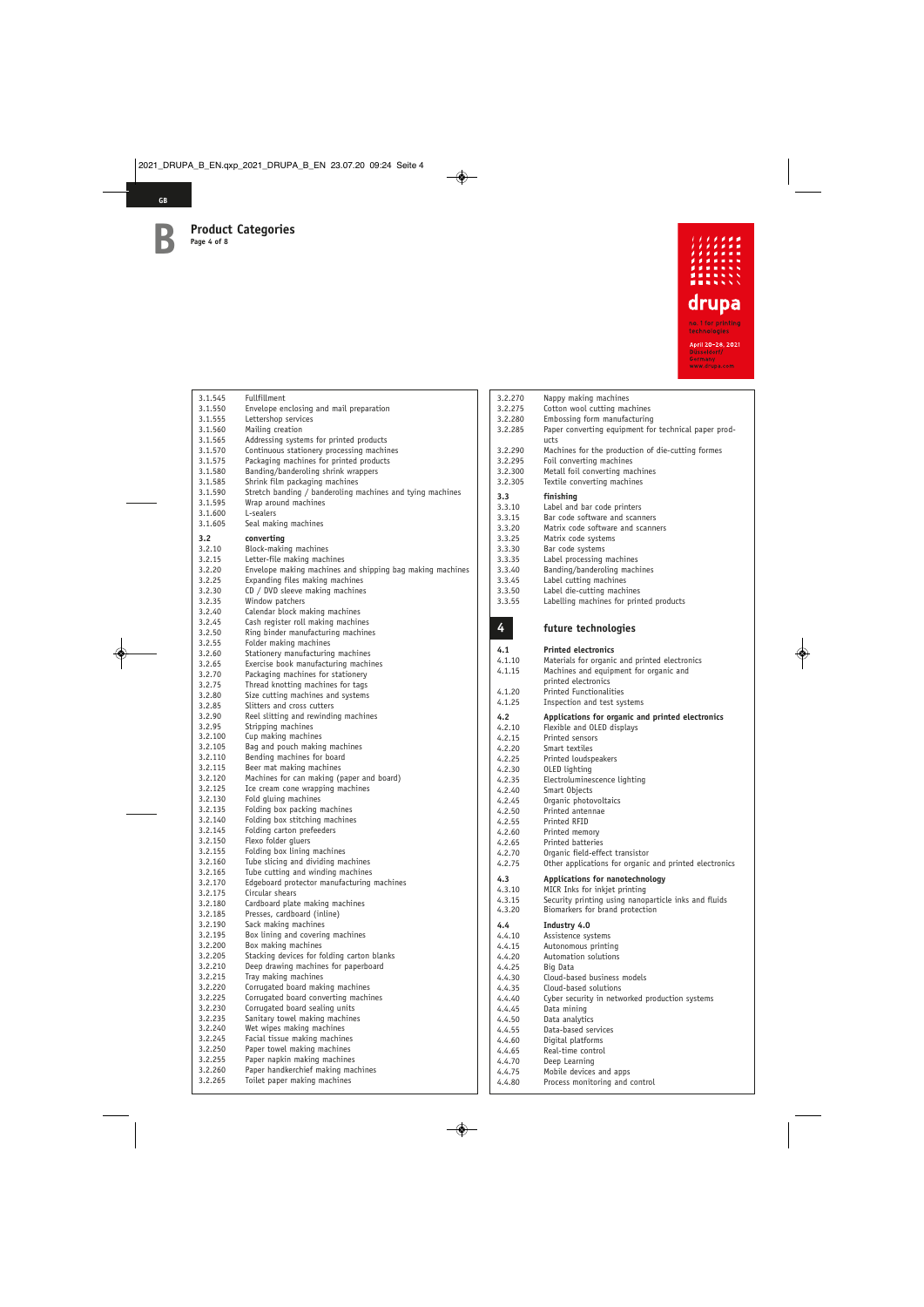

| 4.4.85<br>4.4.90<br>4.4.95<br>4.4.100<br>4.4.105<br>4.4.110<br>4.4.115<br>4.4.120                                 | Smart factory<br><b>Smart Products</b><br><b>Smart Devices</b><br>Supply chain management<br>Networking solutions and standards<br>Virtualization and simulation<br>Predictive maintenance<br>Condition monitoring                                                                                                  |
|-------------------------------------------------------------------------------------------------------------------|---------------------------------------------------------------------------------------------------------------------------------------------------------------------------------------------------------------------------------------------------------------------------------------------------------------------|
| 4.4.125                                                                                                           | Machine Vision Solutions                                                                                                                                                                                                                                                                                            |
| 4.5<br>4.5.10<br>4.5.15<br>4.5.20<br>4.5.25<br>4.5.30<br>4.5.35<br>4.5.40<br>4.5.45<br>4.5.50<br>4.5.55<br>4.5.60 | 3D-print<br>SLS (selective laser sintering)<br>LBM (laser beam melting)<br>EBM (electron beam melting)<br>BJ (binder jetting)<br>FDM (fused deposition modeling<br>LLM (laminated layer modeling)<br>PJ (polyjet modeling)<br>STL (stereolithography)<br>Other technologies<br>3D-scanner<br>Materials for 3D-print |
| 4.6                                                                                                               | <b>Inspection and test systems</b>                                                                                                                                                                                                                                                                                  |
| 4.7                                                                                                               | Research and development                                                                                                                                                                                                                                                                                            |
|                                                                                                                   |                                                                                                                                                                                                                                                                                                                     |
| 5                                                                                                                 | materials                                                                                                                                                                                                                                                                                                           |
| 5.1                                                                                                               | Paper, cardboard, board                                                                                                                                                                                                                                                                                             |
| 5.1.10                                                                                                            | Accounting paper - web printing paper                                                                                                                                                                                                                                                                               |
| 5.1.15                                                                                                            | Office paper & board - web printing paper                                                                                                                                                                                                                                                                           |
| 5.1.20                                                                                                            | Chromo board - web printing paper                                                                                                                                                                                                                                                                                   |
| 5.1.25                                                                                                            | India and bible paper – web printing paper                                                                                                                                                                                                                                                                          |
| 5.1.30                                                                                                            | Wood-free paper                                                                                                                                                                                                                                                                                                     |
| 5.1.35                                                                                                            | Creative paper – web printing paper                                                                                                                                                                                                                                                                                 |
| 5.1.40                                                                                                            | Offset printing paper & offset printing board - web printing<br>paper                                                                                                                                                                                                                                               |
| 5.1.45                                                                                                            | Recycled paper – web printing paper                                                                                                                                                                                                                                                                                 |
| 5.1.50                                                                                                            | Thermo-sensitive paper                                                                                                                                                                                                                                                                                              |
| 5.1.55                                                                                                            | Poster paper - web printing paper                                                                                                                                                                                                                                                                                   |
| 5.1.60                                                                                                            | Carbonless copy paper – web printing paper                                                                                                                                                                                                                                                                          |
| 5.1.65                                                                                                            | Playing card board - web printing paper                                                                                                                                                                                                                                                                             |
|                                                                                                                   |                                                                                                                                                                                                                                                                                                                     |
| 5.1.70                                                                                                            | Magazine and catalogue printing paper, coated                                                                                                                                                                                                                                                                       |
| 5.1.75                                                                                                            | Magazine and catalogue printing paper, uncoated                                                                                                                                                                                                                                                                     |
| 5.1.80                                                                                                            | Newsprint paper                                                                                                                                                                                                                                                                                                     |
| 5.1.85                                                                                                            | Double-coated                                                                                                                                                                                                                                                                                                       |
| 5.1.90                                                                                                            | Accounting paper - cut-size paper                                                                                                                                                                                                                                                                                   |
| 5.1.95                                                                                                            | Office paper & board - cut-size paper                                                                                                                                                                                                                                                                               |
| 5.1.100                                                                                                           | Hand-made paper                                                                                                                                                                                                                                                                                                     |
| 5.1.105<br>5.1.110                                                                                                | Chromo board - cut-size paper                                                                                                                                                                                                                                                                                       |
| 5.1.115                                                                                                           | India and bible paper - cut-size paper<br>Book binding materials                                                                                                                                                                                                                                                    |
| 5.1.120                                                                                                           | One-sided coated paper                                                                                                                                                                                                                                                                                              |
| 5.1.125                                                                                                           | Label paper                                                                                                                                                                                                                                                                                                         |
| 5.1.130                                                                                                           | Coloured / dyed paper                                                                                                                                                                                                                                                                                               |
| 5.1.135                                                                                                           | Graphic board, virgin fibres                                                                                                                                                                                                                                                                                        |
| 5.1.140                                                                                                           | Graphic board, recycled fibres                                                                                                                                                                                                                                                                                      |
| 5.1.145                                                                                                           | Index board                                                                                                                                                                                                                                                                                                         |
| 5.1.150<br>5.1.155                                                                                                | Creative paper - cut-size paper<br>Map/chart paper                                                                                                                                                                                                                                                                  |

| ------- | <i>i</i> iapy criare paper |
|---------|----------------------------|
| 5.1.160 | Metallized paper           |

- 5.1.165 Offset printing paper & offset printing board cut-size paper 5.1.170 Paper for digital printing 5.1.175 Poster paper – cut-size paper 5.1.180 Preprint paper
- 5.1.185 Recycled paper

| 5.1.190<br>5.1.195<br>5.1.200<br>5.1.205<br>5.1.210<br>5.1.215<br>5.1.220<br>5.1.225<br>5.1.230 | Writing paper, fine paper and fine board<br>Carbonless copy paper – cut-size paper<br>Self-adhesive paper<br>Playing card board - cut-size paper<br>Synthetic paper<br>Transparent paper<br>Cover board and fancy board<br>Uncoated paper, wood-free<br>Book-end paper, end-leaf paper |
|-------------------------------------------------------------------------------------------------|----------------------------------------------------------------------------------------------------------------------------------------------------------------------------------------------------------------------------------------------------------------------------------------|
| 5.2                                                                                             | Paper, cardboard and board for packaging                                                                                                                                                                                                                                               |
| 5.2.10                                                                                          | Core board                                                                                                                                                                                                                                                                             |
| 5.2.15                                                                                          | Machine-made board                                                                                                                                                                                                                                                                     |
| 5.2.20                                                                                          | Base paper for corrugated board                                                                                                                                                                                                                                                        |
| 5.2.25                                                                                          | Packaging paper                                                                                                                                                                                                                                                                        |
| 5.2.30                                                                                          | Wet machine board / mill board                                                                                                                                                                                                                                                         |
| 5.3                                                                                             | Paper, cardboard and board for technical and special                                                                                                                                                                                                                                   |
|                                                                                                 | applications                                                                                                                                                                                                                                                                           |
| 5.3.10                                                                                          | Tissue                                                                                                                                                                                                                                                                                 |
| 5.3.15                                                                                          | Other paper and board grades for technical and special                                                                                                                                                                                                                                 |
|                                                                                                 | applications                                                                                                                                                                                                                                                                           |
| 5.3.20                                                                                          | Decor paper                                                                                                                                                                                                                                                                            |
| 5.3.25                                                                                          | Wet strength paper                                                                                                                                                                                                                                                                     |
| 5.3.30<br>5.3.35                                                                                | Fungicidal paper<br>Shooting target board                                                                                                                                                                                                                                              |
| 5.3.40                                                                                          | Flame resistant & flame retardant paper                                                                                                                                                                                                                                                |
| 5.3.45                                                                                          | Base paper for photo paper                                                                                                                                                                                                                                                             |
| 5.3.50                                                                                          | Security paper                                                                                                                                                                                                                                                                         |
| 5.3.55                                                                                          | Wallpaper bases                                                                                                                                                                                                                                                                        |
| 5.4                                                                                             | Films / foils                                                                                                                                                                                                                                                                          |
| 5.4.10                                                                                          | Decorative foils                                                                                                                                                                                                                                                                       |
| 5.4.15                                                                                          | Printing films                                                                                                                                                                                                                                                                         |
| 5.4.20                                                                                          | Foils for cold foil transfer                                                                                                                                                                                                                                                           |
| 5.4.25                                                                                          | Foils for large-format printing                                                                                                                                                                                                                                                        |
| 5.4.30                                                                                          | Foils, polyester (PET)                                                                                                                                                                                                                                                                 |
| 5.4.35                                                                                          | Foils, polyethylene (PE)                                                                                                                                                                                                                                                               |
| 5.4.40                                                                                          | Foils, polypropylene (PP)                                                                                                                                                                                                                                                              |
| 5.4.45                                                                                          | Foils, polystyrene (PS)                                                                                                                                                                                                                                                                |
| 5.4.50                                                                                          | Foils, polyvinyl chloride (PVC)                                                                                                                                                                                                                                                        |
| 5.4.55                                                                                          | Hot stamping foils, stamping foils                                                                                                                                                                                                                                                     |
| 5.4.60<br>5.4.65                                                                                | Holographic foils<br>Laminating foils                                                                                                                                                                                                                                                  |
| 5.4.70                                                                                          | Adhesive foils                                                                                                                                                                                                                                                                         |
| 5.4.75                                                                                          | Lenticular foils                                                                                                                                                                                                                                                                       |
| 5.4.80                                                                                          | Media for Large format printing                                                                                                                                                                                                                                                        |
| 5.4.85                                                                                          | Metal foils, aluminium foils                                                                                                                                                                                                                                                           |
| 5.4.90                                                                                          | Plotter foils                                                                                                                                                                                                                                                                          |
| 5.4.95                                                                                          | Self-adhesive foils                                                                                                                                                                                                                                                                    |
| 5.4.100                                                                                         | Special foils for outdoor applications                                                                                                                                                                                                                                                 |
| 5.4.105                                                                                         | Thermal transfer foils                                                                                                                                                                                                                                                                 |
| 5.4.110                                                                                         | Transfer foils                                                                                                                                                                                                                                                                         |
| 5.4.115                                                                                         | Self-adhesive vinyl                                                                                                                                                                                                                                                                    |
| 5.5                                                                                             | Other substrates                                                                                                                                                                                                                                                                       |
| 5.5.10                                                                                          | Banner material (mesh fabric)<br>Glass                                                                                                                                                                                                                                                 |
| 5.5.15<br>5.5.20                                                                                | Ceramics                                                                                                                                                                                                                                                                               |
| 5.5.25                                                                                          | Metal                                                                                                                                                                                                                                                                                  |
| 5.5.30                                                                                          | Metallized synthetic materials                                                                                                                                                                                                                                                         |
| 5.5.35                                                                                          | Polyester / polycarbonate                                                                                                                                                                                                                                                              |
| 5.5.40                                                                                          | PVC hard foam board                                                                                                                                                                                                                                                                    |
| 5.5.45                                                                                          | <b>Textiles</b>                                                                                                                                                                                                                                                                        |
| 5.6                                                                                             | Ink, varnish, toner                                                                                                                                                                                                                                                                    |
| 5.6.10                                                                                          | Printing inks for sheet-fed offset                                                                                                                                                                                                                                                     |
| 5.6.15                                                                                          | Printing inks for sheet-fed offset - conventional                                                                                                                                                                                                                                      |
| 5.6.20                                                                                          | Printing inks for sheet-fed offset - UV                                                                                                                                                                                                                                                |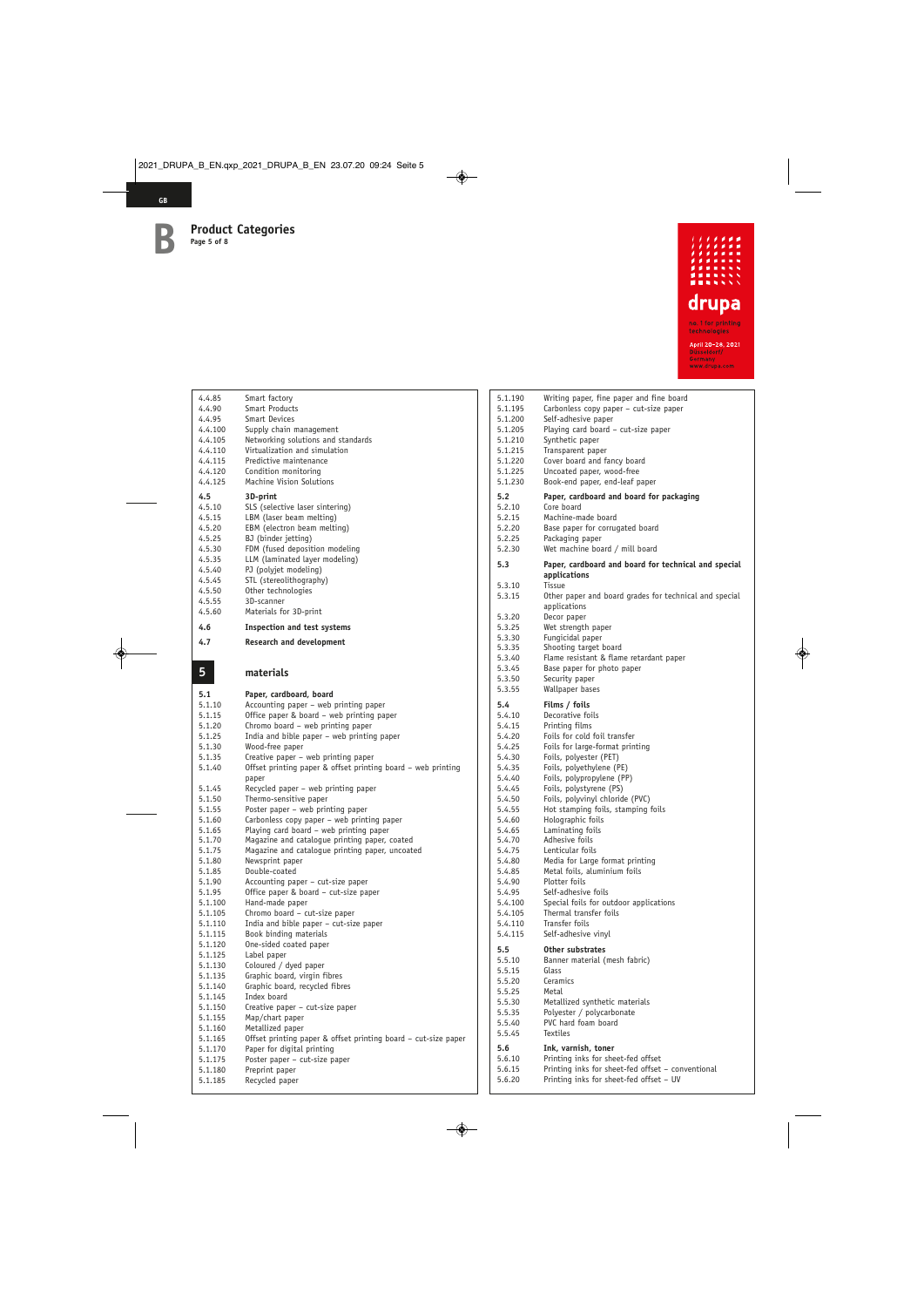

| 5.6.25             | Printing inks for sheet-fed offset - waterless                                   |
|--------------------|----------------------------------------------------------------------------------|
| 5.6.30             | Special printing inks for sheet-fed offset                                       |
| 5.6.35             | Printing inks for web-offset                                                     |
| 5.6.40             | Printing inks for web-offset – conventional<br>Printing inks for web-offset - UV |
| 5.6.45<br>5.6.50   | Printing inks for web-offset – waterless                                         |
| 5.6.55             | Special printing inks for web-offset                                             |
| 5.6.60             | Additives & concentrates                                                         |
| 5.6.65             | Printing ink pigments and ink pastes                                             |
| 5.6.70             | Flexographic printing inks - Water-based                                         |
| 5.6.75             | Flexographic printing inks - Solvent-based                                       |
| 5.6.80             | Flexographic printing inks - UV                                                  |
| 5.6.85             | Gravure printing inks - Water-based                                              |
| 5.6.90<br>5.6.95   | Gravure printing inks - Solvent-based<br>Screen printing inks - Water-based      |
| 5.6.100            | Screen printing inks - Solvent-based                                             |
| 5.6.105            | Screen printing inks - UV                                                        |
| 5.6.110            | Special printing inks for screen printing                                        |
| 5.6.115            | Digital inks                                                                     |
| 5.6.120            | Digital inks - Water-based                                                       |
| 5.6.125            | Digital inks - Solvent-based                                                     |
| 5.6.130            | Digital inks - Textiles                                                          |
| 5.6.135<br>5.6.140 | Digital inks - UV curable<br>Digital inks - conductive                           |
| 5.6.145            | Digital inks - latex based                                                       |
| 5.6.150            | Digital inks - for industrial print applications                                 |
| 5.6.155            | Inkjet inks - Dye inks                                                           |
| 5.6.160            | Inkjet inks - Pigment inks                                                       |
| 5.6.165            | Inkjet inks - solid inks                                                         |
| 5.6.170            | Inks for pad/tampon printing<br>Oil-based overprint varnishes                    |
| 5.6.175<br>5.6.180 | Dispersion varnishes                                                             |
| 5.6.185            | UV curing varnishes, UV varnishes                                                |
| 5.6.190            | Special printing varnishes                                                       |
| 5.6.195            | Fragrance varnishes                                                              |
| 5.7                | <b>Chemicals and other additives</b>                                             |
| 5.7.10             | Chemicals and products for prepress production phases                            |
| 5.7.15             | Chemical mixing & replenishing systems                                           |
| 5.7.20             | Chemicals and materials for screen printing                                      |
| 5.7.25<br>5.7.30   | Chemicals for embossing forme manufacturing<br>Anti-setoff powder                |
| 5.7.35             | Dampening solutions and additives                                                |
| 5.7.40             | Special consumables for printing - others                                        |
| 5.7.45             | Gravure printing consumables                                                     |
| 5.7.50             | Roller washing and maintenance products                                          |
| 5.7.55             | Blanket washing and rejuvenating solutions                                       |
| 5.7.60             | Photographic materials                                                           |
| 5.7.65             | Anti-Marking solutions                                                           |
| 5.8                | Printing unit interior                                                           |
| 5.8.10             | Formes for offset printing                                                       |
| 5.8.15<br>5.8.20   | Formes for letterpress printing<br>Mounting foils                                |
| 5.8.25             | Underlays, underlay sheets and underlay materials                                |
| 5.8.30             | Formes for flexographic printing                                                 |
| 5.8.35             | Sleeves for flexographic printing                                                |
| 5.8.40             | Coating plates and coating foils                                                 |
| 5.8.45             | Formes for gravure printing                                                      |
| 5.8.50             | Screen tensioning frames and fabrics for screen printing                         |
| 5.8.55             | Accessories for printing plate production<br>Embossing formes                    |
| 5.8.60<br>5.8.65   | Printing blankets, packing materials and sleeves                                 |
| 5.8.70             | Roller coverings                                                                 |
|                    |                                                                                  |
| 5.9                | <b>Adhesives and glues</b><br>Glutine glues                                      |
|                    |                                                                                  |
| 5.9.10<br>5.9.15   | Dextrine glues                                                                   |

| 5.9.20<br>5.9.25<br>5.9.30<br>5.9.35<br>5.9.40<br>5.9.45<br>5.9.50<br>5.9.55                                                             | Hotmelts (EVA, PA, PO)<br>Hot-melt pressure-sensitive adhesives (HMPSA)<br>Polyurethane (PUR) adhesives<br>Dispersion adhesives<br>Solvent-based adhesives<br>UV adhesives<br>Conductive silver adhesives<br>Additives for glues                                                                                                                                                                                  |
|------------------------------------------------------------------------------------------------------------------------------------------|-------------------------------------------------------------------------------------------------------------------------------------------------------------------------------------------------------------------------------------------------------------------------------------------------------------------------------------------------------------------------------------------------------------------|
| 5.10<br>5.10.10<br>5.10.15<br>5.10.20<br>5.10.25<br>5.10.30<br>5.10.35<br>5.10.40<br>5.10.45<br>5.10.50<br>5.10.55<br>5.10.60<br>5.10.65 | <b>Bookbinding materials</b><br>Fabrics and fibres<br>Stitching wires and staples<br>Cover materials<br>Book cover paper<br>Carton / board<br>Backlining paper<br>Adhesive tapes and adhesive foils/films<br>Rivets and eyelets<br>Filing strips and plastic filing pockets<br>Cutting rules, punching rules, scoring rules, die cutting<br>rules and die cutting metal plates<br>Cutting sticks<br>Adhesive dots |
| 5.11                                                                                                                                     | <b>Embossing and laminating materials</b>                                                                                                                                                                                                                                                                                                                                                                         |
| 5.12                                                                                                                                     | Conveyor belts and tapes                                                                                                                                                                                                                                                                                                                                                                                          |
|                                                                                                                                          |                                                                                                                                                                                                                                                                                                                                                                                                                   |
|                                                                                                                                          |                                                                                                                                                                                                                                                                                                                                                                                                                   |
| $6\phantom{1}6$                                                                                                                          | equipment / services / infrastructure                                                                                                                                                                                                                                                                                                                                                                             |
| 6.1                                                                                                                                      | Peripheral equipment                                                                                                                                                                                                                                                                                                                                                                                              |
| 6.1.10                                                                                                                                   | Unwinding units                                                                                                                                                                                                                                                                                                                                                                                                   |
| 6.1.15                                                                                                                                   | Rewinding units                                                                                                                                                                                                                                                                                                                                                                                                   |
| 6.1.20                                                                                                                                   | Web guides                                                                                                                                                                                                                                                                                                                                                                                                        |
| 6.1.25                                                                                                                                   | Web inspection and control systems                                                                                                                                                                                                                                                                                                                                                                                |
| 6.1.30                                                                                                                                   | Supplement inserting machines                                                                                                                                                                                                                                                                                                                                                                                     |
| 6.1.35                                                                                                                                   | <b>Block stackers</b>                                                                                                                                                                                                                                                                                                                                                                                             |
| 6.1.40                                                                                                                                   | Sheet stackers, destackers                                                                                                                                                                                                                                                                                                                                                                                        |
| 6.1.45                                                                                                                                   | Sheet feeders, layboys, sheet deliveries                                                                                                                                                                                                                                                                                                                                                                          |
| 6.1.50                                                                                                                                   | Envelope feeders                                                                                                                                                                                                                                                                                                                                                                                                  |
| 6.1.55                                                                                                                                   | Powdering devices                                                                                                                                                                                                                                                                                                                                                                                                 |
| 6.1.60<br>6.1.65                                                                                                                         | Compressed air supply (at the machine)                                                                                                                                                                                                                                                                                                                                                                            |
| 6.1.70                                                                                                                                   | Imprinting units<br>Destackers                                                                                                                                                                                                                                                                                                                                                                                    |
| 6.1.75                                                                                                                                   | Dust removing equipment for printing presses                                                                                                                                                                                                                                                                                                                                                                      |
| 6.1.80                                                                                                                                   | Folders for web-fed presses                                                                                                                                                                                                                                                                                                                                                                                       |
| 6.1.85                                                                                                                                   | Folding and pasting units                                                                                                                                                                                                                                                                                                                                                                                         |
| 6.1.90                                                                                                                                   | Ink / processing systems                                                                                                                                                                                                                                                                                                                                                                                          |
| 6.1.95                                                                                                                                   | Colour measurement and control systems                                                                                                                                                                                                                                                                                                                                                                            |
| 6.1.100                                                                                                                                  | Ink formulating systems                                                                                                                                                                                                                                                                                                                                                                                           |
| 6.1.105<br>6.1.110                                                                                                                       | Ink supply systems<br>Fountain solution management devices / Inking system                                                                                                                                                                                                                                                                                                                                        |

6.1.115 Dampening systems, spray dampening systems<br>6.1.120 Blanket washing equipment, roller washing equ 6.1.120 Blanket washing equipment, roller washing equipment 6.1.125 Equipment for the pre-treatment of substrates 6.1.125 Equipment for the pre-treatment of substrates

6.1.145 Charging systems, discharging systems, Ionizers Electrostatic auxiliary systems

6.1.175 Coating supply and coating preparation systems

Flame pre-treatment systems and plasma pre-treatment

6.1.130 Coating devices<br>6.1.135 Static eliminato

6.1.155 Web tacking systems<br>6.1.160 Flame pre-treatment

systems 6.1.165 Coating module<br>6.1.170 Coating units Coating units

Static eliminators 6.1.140 Web cleaning systems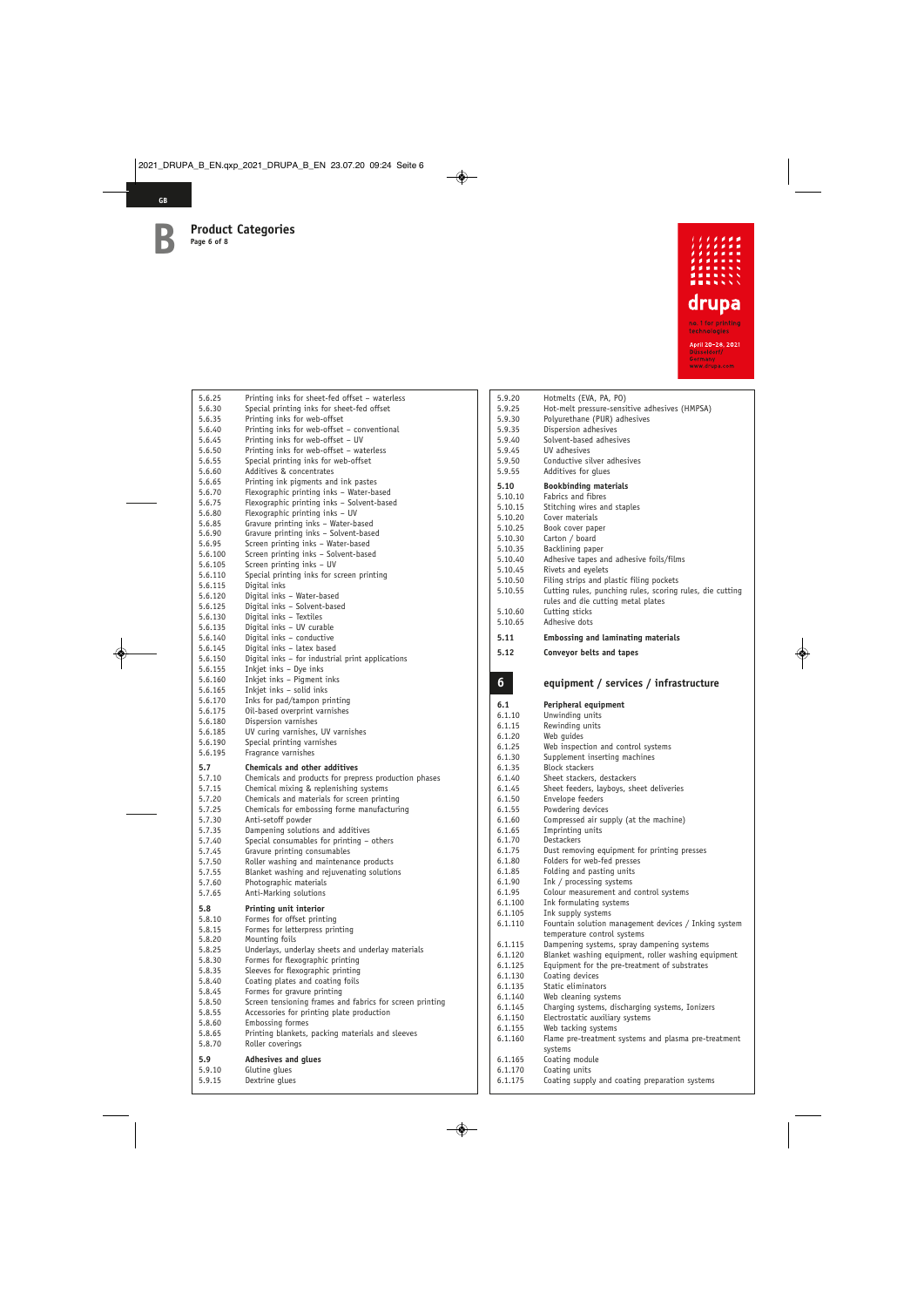

| 6.1.180            | Slitting and cross cutting machines                                                        |
|--------------------|--------------------------------------------------------------------------------------------|
| 6.1.185            | Control console technology                                                                 |
| 6.1.190            | Guide roller cleaning systems                                                              |
| 6.1.195            | Numbering units and numbering equipment                                                    |
| 6.1.200            | Paper web humidifying systems                                                              |
| 6.1.205<br>6.1.210 | Quality inspection systems<br>Edge trim extraction units                                   |
| 6.1.215            | Register control systems                                                                   |
| 6.1.220            | Reel slitters, inline                                                                      |
| 6.1.225            | Reel splicers, autopasters                                                                 |
| 6.1.230            | Blade grinding machines                                                                    |
| 6.1.235            | Signature feeders, signature deliveries, signature storage units                           |
| 6.1.240            | Textile printing carousels                                                                 |
| 6.1.245            | Transport systems for rollers and cylinders                                                |
| 6.1.250            | Dryers                                                                                     |
| 6.1.255<br>6.1.260 | E-Beam dryers                                                                              |
| 6.1.265            | High-frequency dryers<br>IR/dry air dryers, IR/hot air dryers                              |
| 6.1.270            | IR dryers, infrared dryers                                                                 |
| 6.1.275            | Microwave dryers                                                                           |
| 6.1.280            | Gas dryers                                                                                 |
| 6.1.285            | Drying cabinets                                                                            |
| 6.1.290            | UV dryers (conventional and LED)                                                           |
| 6.1.295            | Convection dryer                                                                           |
| 6.1.300            | Viscosity control devices                                                                  |
| 6.1.305            | Roller finishing machines<br>Roller cleaning systems                                       |
| 6.1.310<br>6.1.315 | Roller washing machines                                                                    |
| 6.1.320            | Washing equipment for machine components                                                   |
| 6.1.325            | Winders                                                                                    |
| 6.1.330            | Web monitoring systems                                                                     |
| 6.1.335            | Metering rollers                                                                           |
| 6.1.340            | Inking rollers                                                                             |
| 6.1.345            | Damping rollers                                                                            |
| 6.1.350            | Chill rollers, web-fed machines                                                            |
| 6.1.355            | Coating rollers                                                                            |
| 6.1.360<br>6.1.365 | Impression cylinders<br>Anilox rollers                                                     |
| 6.1.370            | Sleeves                                                                                    |
| 6.1.375            | Gravure cylinders                                                                          |
| 6.1.380            | Winding shafts                                                                             |
| 6.1.385            | Doctor blades                                                                              |
| 6.1.390            | Expanding shafts and couplings                                                             |
| 6.1.395            | Inkjet system integration                                                                  |
| 6.1.400            | Inkjet system components                                                                   |
| 6.1.405<br>6.1.410 | Printheads<br>Bend-tester                                                                  |
|                    |                                                                                            |
| 6.2                | Measuring and testing engineering                                                          |
| 6.2.10<br>6.2.15   | Distance measuring instruments<br>Alcohol measuring instruments, IPA measuring instruments |
| 6.2.20             | Etch depth measuring devices                                                               |
| 6.2.25             | Packing gauges                                                                             |
| 6.2.30             | Densitometers                                                                              |
| 6.2.35             | Colour viewing lamps                                                                       |
| 6.2.40             | Humidity measuring instruments, hygrometers                                                |
| 6.2.45             | Gas warning devices                                                                        |
| 6.2.50             | Hardness measuring instruments                                                             |
| 6.2.55             | Carbonating test devices                                                                   |
| 6.2.60             | Measuring/scanning tables for colour charts and printed sheets                             |
| 6.2.65<br>6.2.70   | Paper testing devices<br>Foil testing devices                                              |
| 6.2.75             | Register measuring devices                                                                 |
| 6.2.80             | Pressure measuring devices                                                                 |
| 6.2.85             | Test printing devices (also see Laboratory printing devices)                               |
| 6.2.90             | Anilox roll measurement devices                                                            |
| 6.2.95             | Spectrophotometers                                                                         |
|                    |                                                                                            |

| 6.2.100            | UV curing testing devices                                             |
|--------------------|-----------------------------------------------------------------------|
| 6.2.105            | UV measuring devices / light measuring devices                        |
| 6.2.110<br>6.2.115 | Scales, paper scales<br>Ink rub testing devices                       |
| 6.2.120            | Print control strips, ink control bars                                |
| 6.2.125            | Measuring bars                                                        |
| 6.2.130            | Measuring wedges, control wedges                                      |
| 6.2.135<br>6.2.140 | Vernier scales, measuring scales<br>Test formes, test printing formes |
| 6.2.145            | Spare parts, wearing parts and lubricants                             |
| 6.2.150            | Control, feed-back control and drive technology                       |
| 6.2.155            | Cameras                                                               |
| 6.2.160            | Lenses                                                                |
| 6.3<br>6.4         | Knives & grinding machines                                            |
|                    | Ink / processing systems                                              |
| 6.5<br>6.5.10      | Light sources and Colour matching systems<br>Colour matching desks    |
| 6.5.15             | Image viewing devices                                                 |
| 6.5.20             | Colour viewing devices                                                |
| 6.5.25             | Colour cards                                                          |
| 6.5.30<br>6.5.35   | Colour systems and colour charts<br>Standard light sources            |
| 6.5.40             | Light sources for reproduction techniques                             |
| 6.6                | Input devices                                                         |
| 6.6.10             | Digital cameras & accessories                                         |
| 6.6.15             | Graphics tablets                                                      |
| 6.6.20             | <b>Scanners</b>                                                       |
| 6.7                | <b>Output devices</b>                                                 |
| 6.7.10             | Monitors, with calibration function                                   |
| 6.7.15<br>6.7.20   | CD / DVD systems<br>Digital proofing systems                          |
| 6.7.25             | Soft proofing systems                                                 |
| 6.7.30             | Hard copy printers                                                    |
|                    |                                                                       |
| 6.7.35             | Cutting plotters                                                      |
| 6.7.40             | Laser cutting systems                                                 |
| 6.8                | Industrial associations and professional organizations                |
| 6.9                | <b>Basic and further training</b>                                     |
| 6.10               | <b>Press and Media</b>                                                |
| 6.10.10<br>6.10.15 | Trade press, trade magazines<br>Trade directories                     |
| 6.10.20            | Trade and technical literature, technical dictionaries                |
| 6.11               | <b>Print services providers</b>                                       |
| 6.12               | <b>Used machinery dealers</b>                                         |
| 6.13               | Certification, testing and standardization                            |
| 6.14               | Machine transportation and machine mounting                           |
| 6.15               | Archiving and documentation                                           |
| 6.16               | <b>Consultancy services</b>                                           |
| 6.16.10            | Business consultancy                                                  |
| 6.16.15            | Consultancy services for subsidies                                    |
| 6.17               | Financial services & insurance services providers                     |
| 6.18               | Research and development                                              |
| 6.19               | Infrastructure                                                        |
| 6.19.10<br>6.19.15 | Air conditioning<br>Air humidifiers                                   |
| 6.19.20            | Air drying devices                                                    |
| 6.19.25            | Paper conditioning                                                    |
| 6.19.30<br>6.19.35 | Heat recovery<br>Fresh water treatment plants for printing houses     |